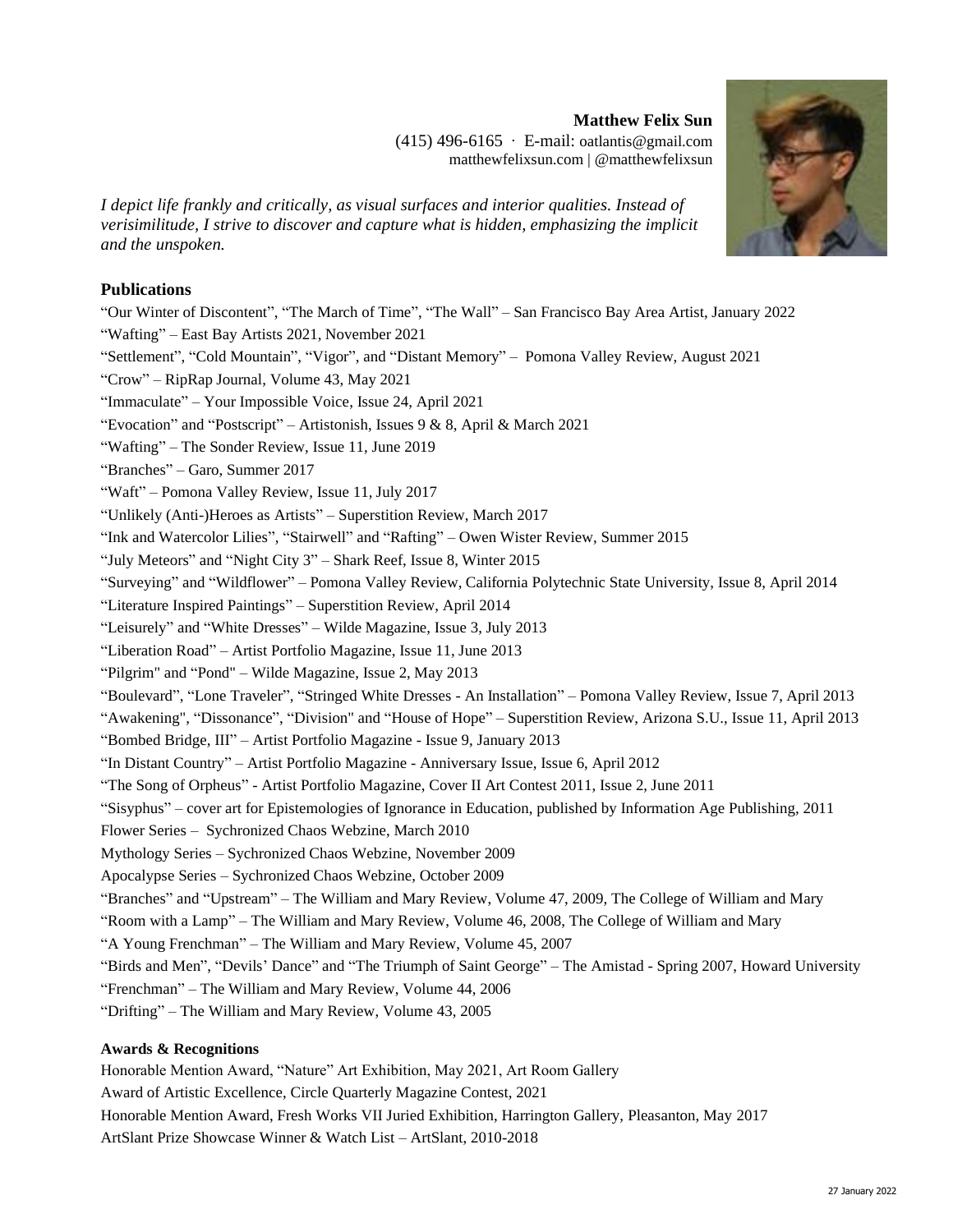Honorable Mention of the 2012 Landscape Art Contest, Artist Portfolio Magazine Issue 9, January 2013 Watch List, ArtSlant, 2013 Editor's Choice Award – 2nd Cover Art Contest, Artist Portfolio Magazine, Issue 2, Pub. by My Art Contests, Spring 2011

#### **Solo Exhibition and Juried Shows & Competitions**

Transience – *Solo* Exhibition (April 2-30, 2022) – Wilder Gallery, Lamorinda Arts Council, Orinda, CA Imminence – *Solo* Exhibition (February 4 – March 25, 2022) – Donors' Gallery, Art Works Downtown, San Rafael, CA Artist's Vision 2022 Juried Online Exhibition (January 15, - March 14, 2022), Marin Society of Artists, San Rafael, CA; Juror: Jen Tough "Small Works" (Nov. 19 – Jan. 23, 2022), Art Works Downtown Gallery, San Rafael, CA; Juror: Jack Fischer "Skulls and Roses" (Oct. 1 – Nov. 12, 2021), Art Works Downtown Gallery, San Rafael, CA; Juror: Camilo Villa "Enigma" – *Solo* Exhibition (September 3-26, 2021) – Gallerie Valerie, Crockett, CA Exhibizone - Spring 2021, (June 1 - 30, 2021), Biafarin Online Exhibition Nature - Art Room Gallery fourth "Open" Art competition, May 2021 City – Art Room Gallery fourth "Open" Art competition exhibition, May 2021 Portrait – Art Room Gallery fourth "Open" Art competition exhibition, May 2021 Abstract – Art Room Gallery fourth "Open" Art competition exhibition, April 2021 Seasons – Art Room Gallery fourth "Open" Art competition exhibition, March 2021 Open – Art Room Gallery fourth "Open" competition exhibition, March 2021 Exhibizone – Winter 2021, Biafarin Online Exhibition, March 10 – April 10, 2021 Fragments, Arc Gallery, San Francisco, November-December 2020; Juror: Jen Tough Justice, Marin Museum of Contemporary Art, Novato, CA, November-December 2020; Juror: Karen Jenkins-Johnson Fresh Start, Unity, Color Speaks, etc., Berkeley Central Arts Passage, Berkeley 2015-2020 Artist Vision 2020, Marin Society of Artists, San Rafael, February 6-29, 2020 Celebration, Autumn Colors, Changes: Seasonal, Environmental and Life, etc. etc., Berkeley Expressions Gallery 2014-2020 Crowded by Beauty, Juried Exhibition, McGuire Real Estate, Berkeley, California, June - October 2016 Our Changing Planet, Juried Exhibition, Berkeley Central Arts Passage, California, 21 November 2015 - 2 January 2016 The Left Coast, Juried Exhibition, Marin Society of Artists, Ross, CA, 19 Sep. - 24 Oct. 2015; Juror: Lauren R. O'Connell The Crow Show: An Homage to the Raven, The Studio Door, San Diego, California, 2-27 February 2015 2014 Evergreen Association of Fine Arts Open Exhibition - EAFA Gallery in the Seattle Design Center, Seattle, WA, November 3, 2014 - January 2, 2015; Juror: Diane Venti COLLECT! Juried Exhibition and Silent Auction Fundraiser, Berkeley Art Center, California, October 18-25, 2014 Scapes: Land, Sea & City Juried Exhibition, Pacific Art League, Palo Alto, CA, Nov. 4-23, 2011; Juror: Maria Medua Fourth National Juried Show, Prince Street Gallery, Chelsea, New York City, July 12-30, 2011; Juror: William Bailey Landscape, Studio Trilogy, San Francisco April - November 2011 ViewPoint 2009, 41st National Juried Art Competition, Cincinnati Art Club, Ohio, Nov. 6-22, '09; Juror: John Michael Carter ViewPoint 2007, 39th Annual National Juried Art Competition, Cincinnati Art Club, Nov. 2-18 '07; Juror: David Pyle

Berkeley Art Center, 23rd Annual National Juried Exhibition, July – Aug. 2006; Jurors: Paule Anglim, Mildred Howard ViewPoint 2001, 33rd Annual Juried & 6th National Art Competition, Cincinnati Art Club, Nov. 9-25, '01; Juror: C.W. Mundy ViewPoint '97, 29th Annual Juried & 2nd National Art Competition, Cincinnati Art Club, Nov. 7-23, '97; Juror: William Schultz

## **Other Selected Shows**

The Free Gallery, by Free Utopian Projects, Pro Arts Gallery, Oakland, California, March 1-29, 2013 Artist-Xchange, SF, *Travel the World*, Escape into Summer, *Wine & Dine*, *Spring Garden*, '10, Sept. '09, June - Sept. '04 City Art Gallery, San Francisco, California, December 2009-January 2010, June 09, Dec. 08 - Jan. 09, & 2001-2007 Berkeley Art Center Member's Showcase, 1275 Walnut Street, December 14, 2008 - January 25, 2009, & 2005-2007 Residential & Student Service Programs Office Building, Berkeley, California, January 2010, June 2009, March 2008